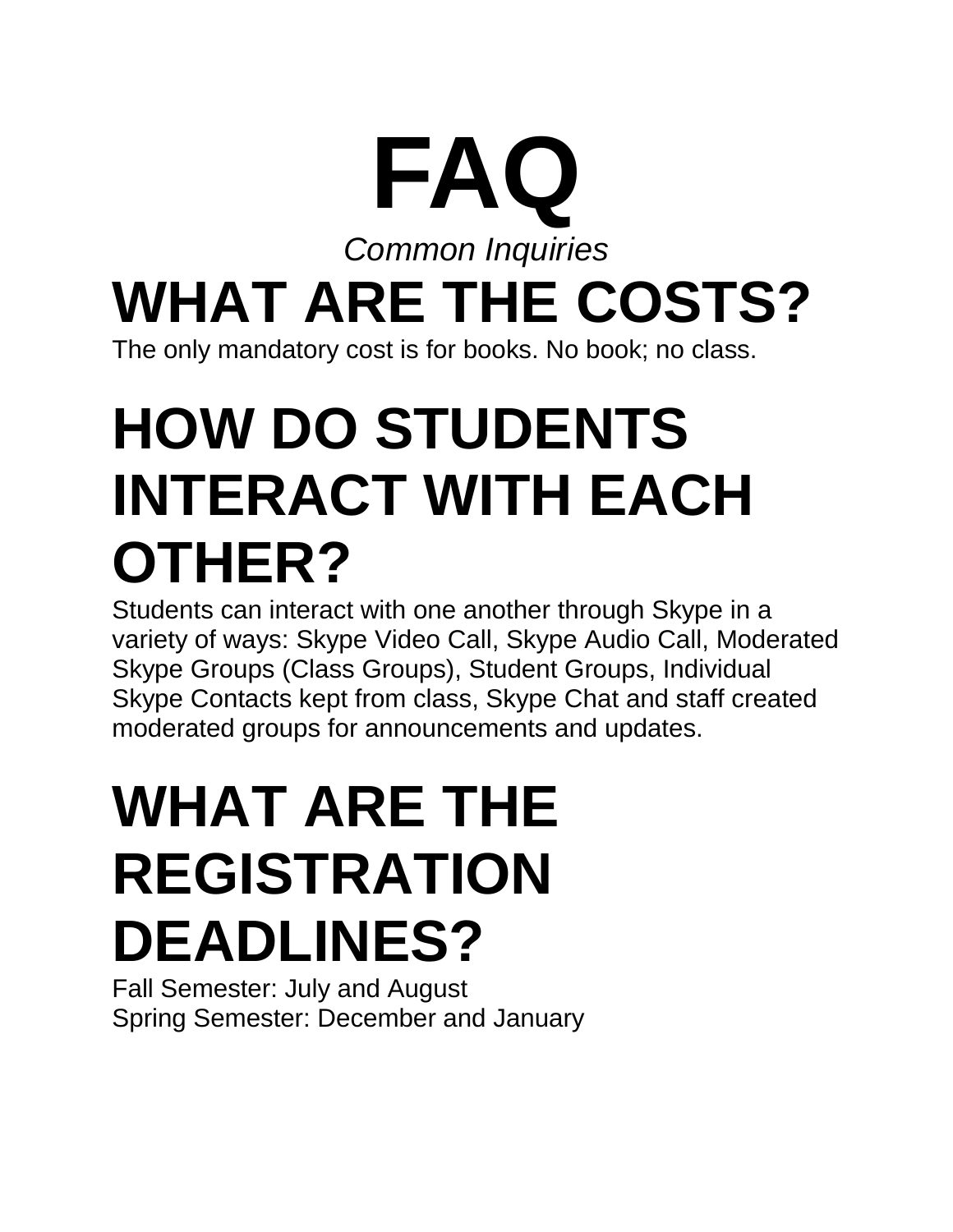# **WHAT CLASSES DO YOU OFFER FOR ADULTS?**

We offer English language acquisition (ESL), Civics and Citizenship, Adult Basic Literacy (ABE), and High School Equivalency (GED) classes.

# **HOW CAN I REGISTER?**

We currently have online registration. You will first have to complete an online pre-registration form for the program you wish to join. You will need a Skype account and specific documents. Please click [here](https://www.jclibrary.org/library-resources/literacy-program) for further details.

# **WHY DO I NEED SKYPE?**

Our entire registration process goes through Skype which includes completing full registration forms (not the preregistration forms on the website), testing, and interview. We post updates on registration status and general information for students that include reminders about holidays and other special events in the program. With Skype, we give students their schedules and make moderated groups for classes to chat and hold meetings. Using Skype, we have a full record of class interactions, chat, class meetings, file transfers, etc. Best of all, there are no additional charges to you the student or our volunteers who teach.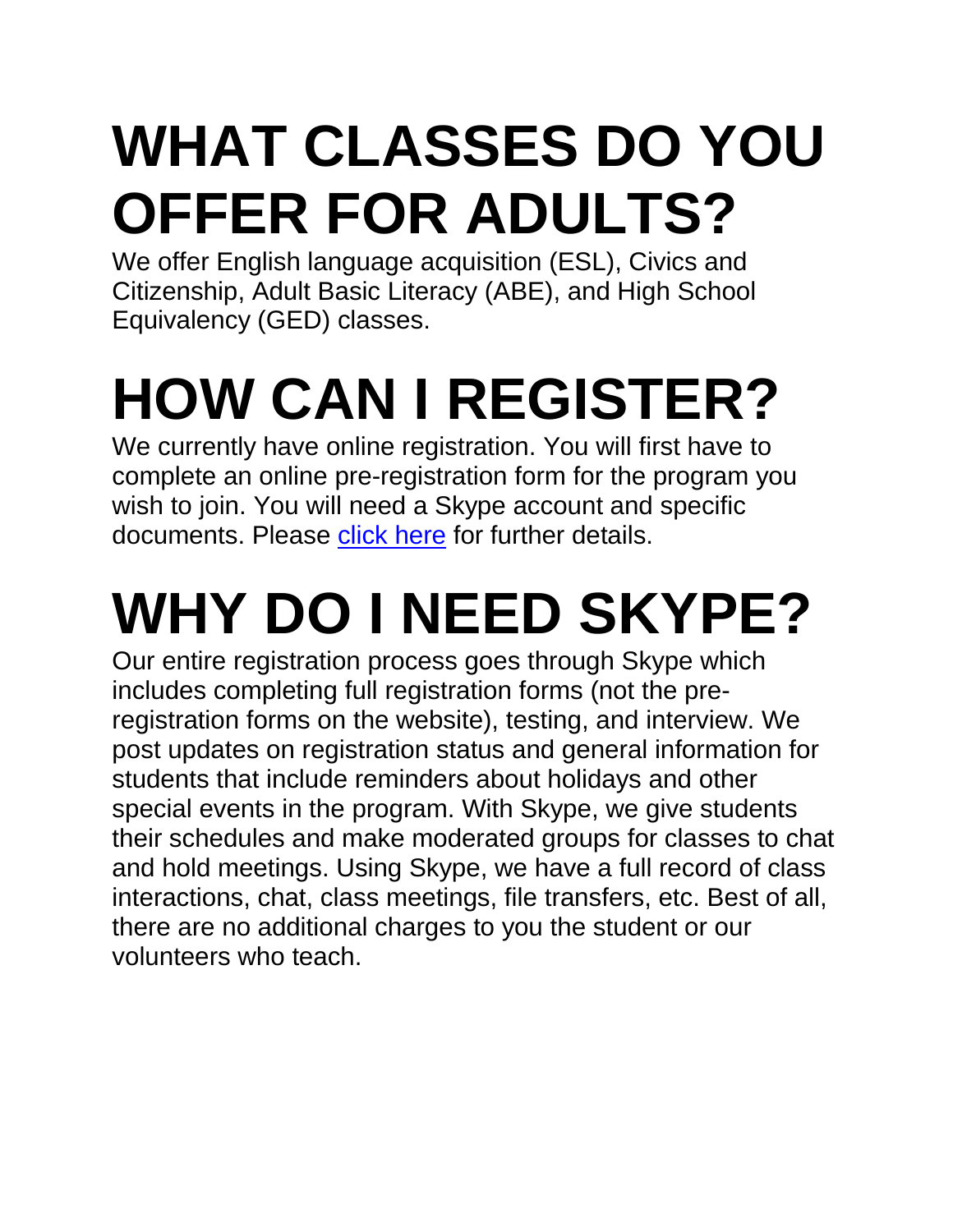## **WHERE CAN I FIND MY SKYPE NAME?**

After you have **[downloaded](https://www.skype.com/en/) Skype** and created a free account, go to your Skype Profile to find your Skype Name. It is NOT your email or your real name. It is randomly generated by Microsoft.

### **HOW DO I SEND DOCUMENTS TO THE LITERACY PROGRAM?**

After you have **completed a [pre-registration](https://www.jclibrary.org/library-resources/literacy-program) form on our** [website,](https://www.jclibrary.org/library-resources/literacy-program) you email [literacy@jclibrary.org](mailto:literacy@jclibrary.org) with attached copies or clear photos of your documents.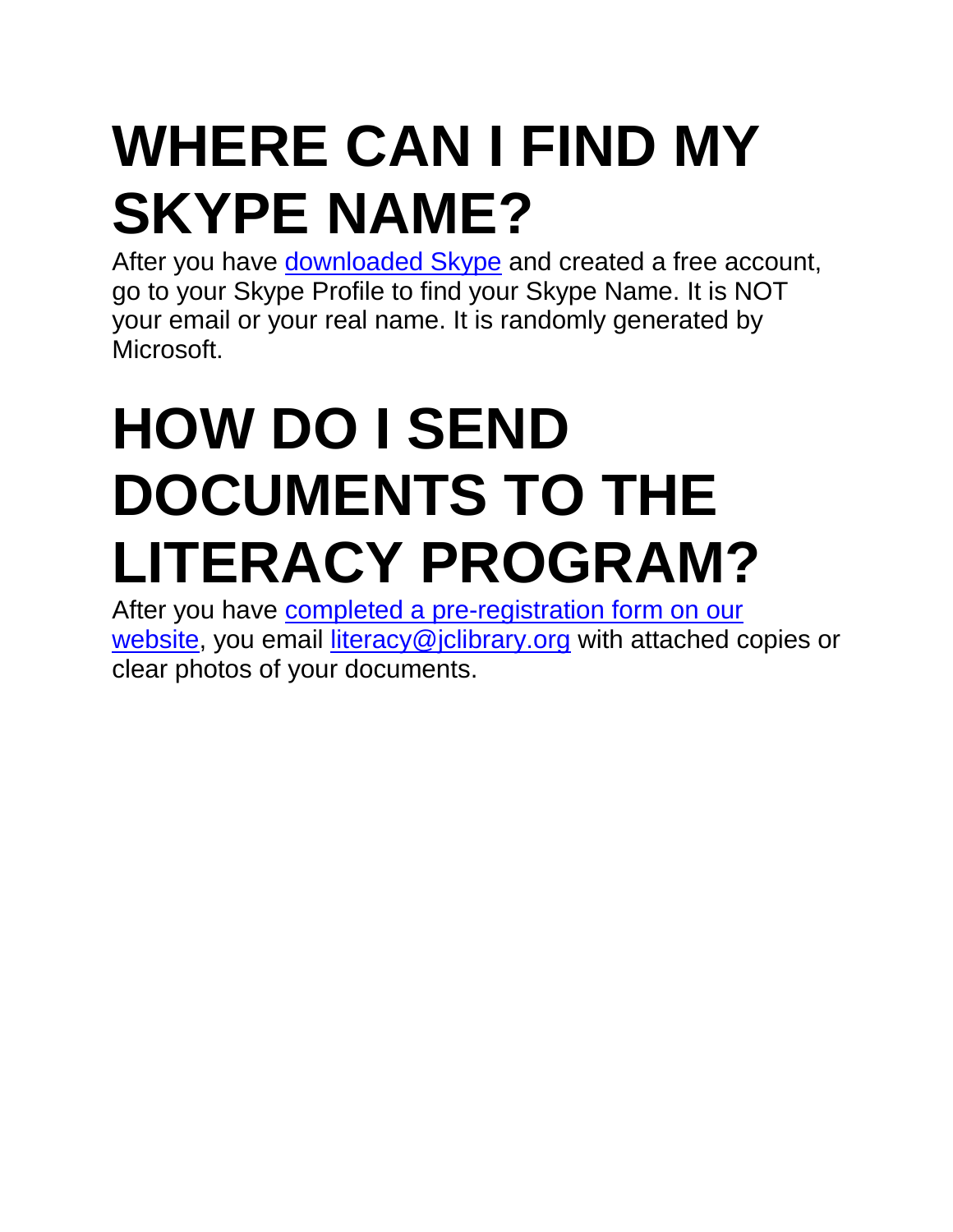### **THE PRE-REGISTRATION FORM FOR THE PROGRAM I WANT IS CLOSED. HOW CAN I FILL OUT A FORM TO BEGIN REGISTRATION?**

If the form is closed for a program, registration is closed for that program. You will have to wait for the following semester to register.

# **WHEN CAN I REGISTER?**

Registration periods occur: from December to January for the Spring Semester and from July to August for the Fall Semester. There are no waiting lists or late registration.

## **HOW LONG IS A SEMESTER?**

Fall Semester is from September to early February. Spring Semester is from late February to the end of June.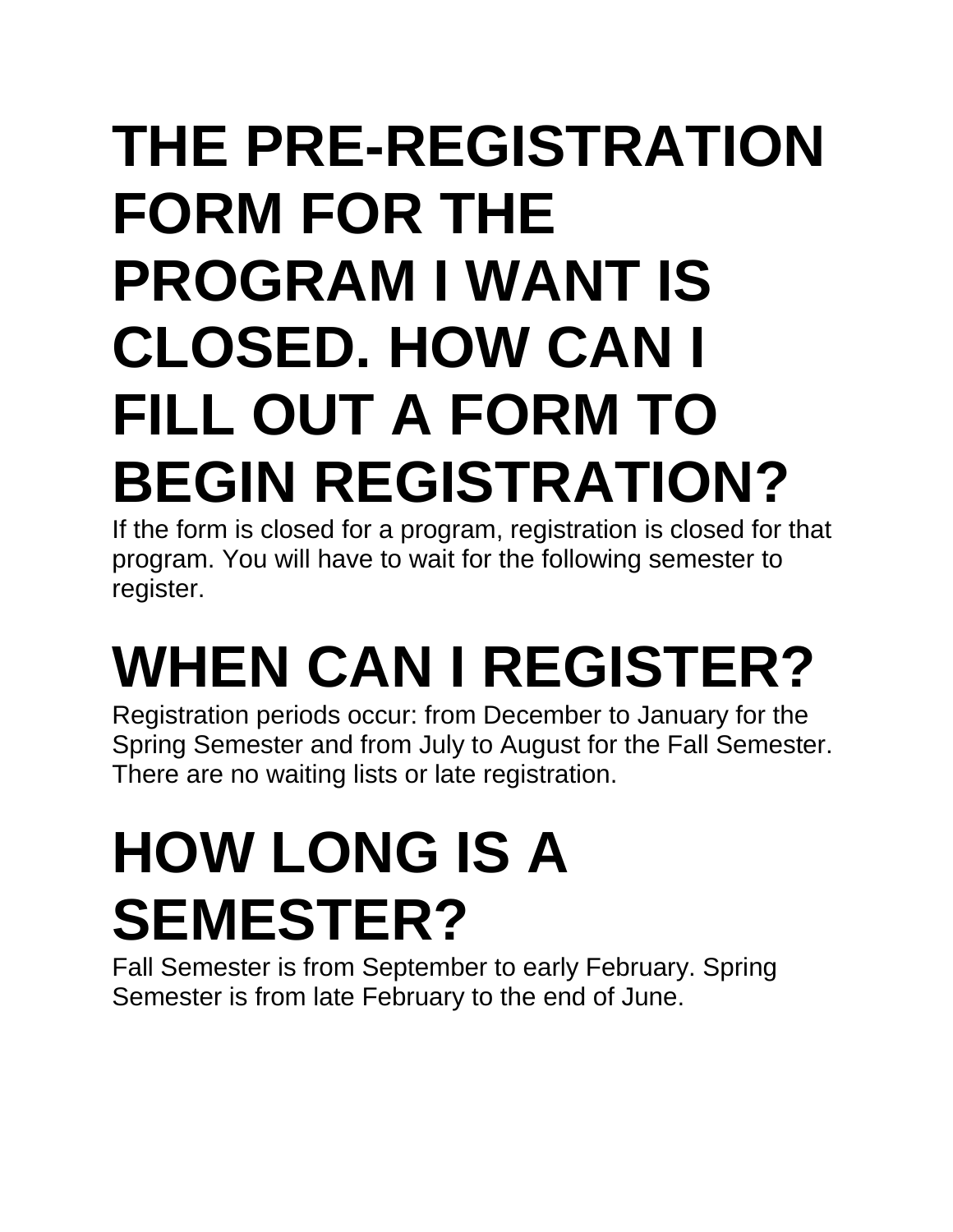### **HOW MANY CLASSES WILL I HAVE? HOW LONG ARE THEY?**

Our students will receive at least one meeting per week for about two hours. Some class meetings are longer; some class meetings are shorter.

### **WHAT DO I NEED TO REGISTER?**

- Photo ID (NJ ID card or NJ Driver's License or Passport or other Photo ID)
- Proof of address in Jersey City (lease or cell phone or utility bill)
- Recent income proof of your entire household which could be: three recent paystubs or W2 or income tax return or retirement benefits or unemployment benefits or notarized letter stating support and annual household income, etc.
- An active [Skype](https://www.skype.com/en/) account. [Download](https://www.skype.com/en/) Skype then go to settings to check your Skype Name (it is not your real name or email) under your account profile. You do not pick your Skype name.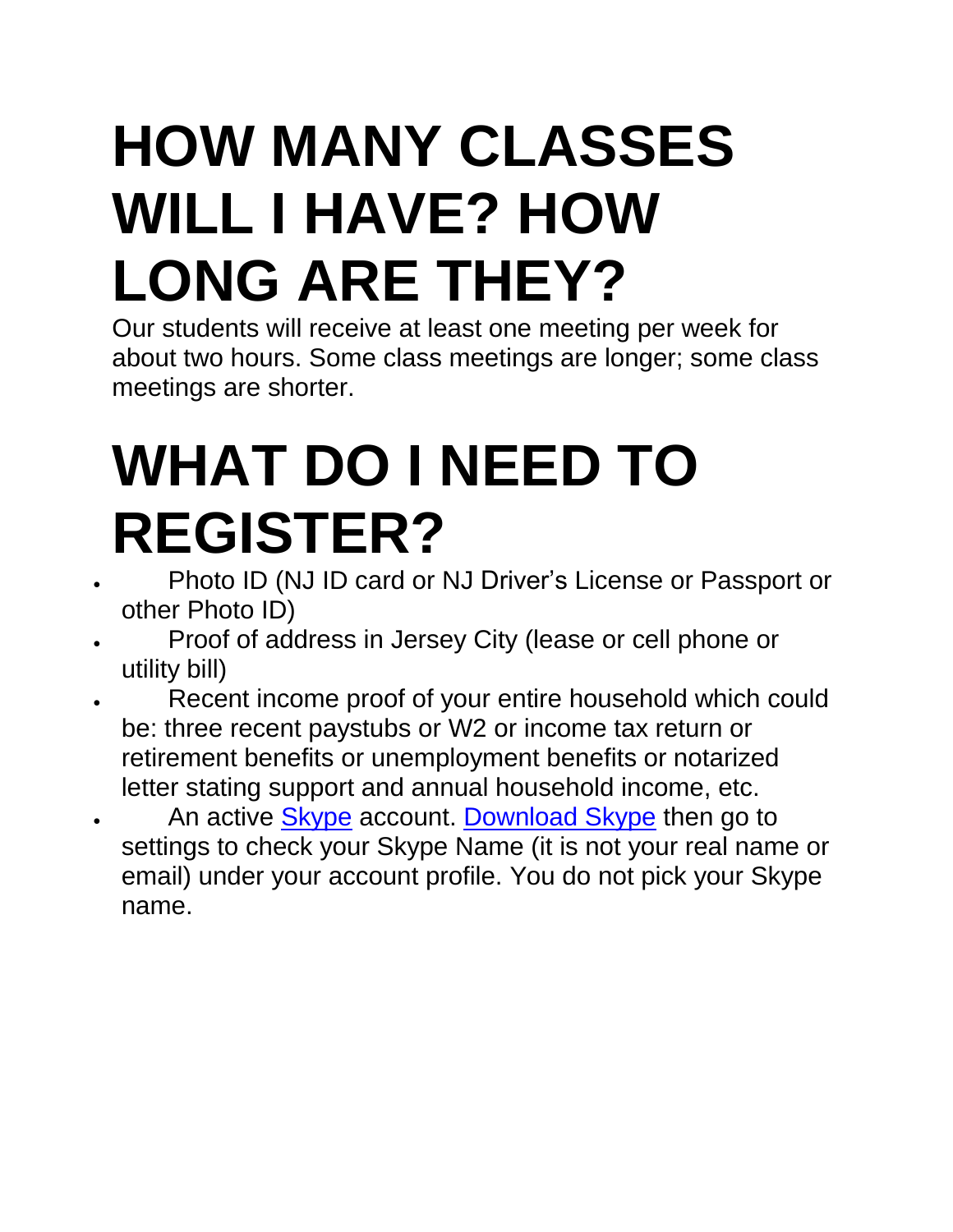### **I DO NOT WORK. HOW CAN I SHOW HOUSEHOLD INCOME PROOF?**

Your household includes any family members or relatives who live with you. We will need income proof of household members who work (or are receiving benefits) and have an acceptable form of income proof. Each working household member must show their most recent household income proof which could be: three recent paystubs or W2 or income tax return or retirement benefits or unemployment benefits or notarized letter stating support and annual household income, etc.

### **WHERE ARE YOU LOCATED?**

Our office is located at 472 Jersey Avenue on the first floor. It is downtown by Van Vorst Park and not far for any Jersey City resident. You will be asked to pick up books here. We do not have any other offices in the city and all of our staff and operations are located at this single location.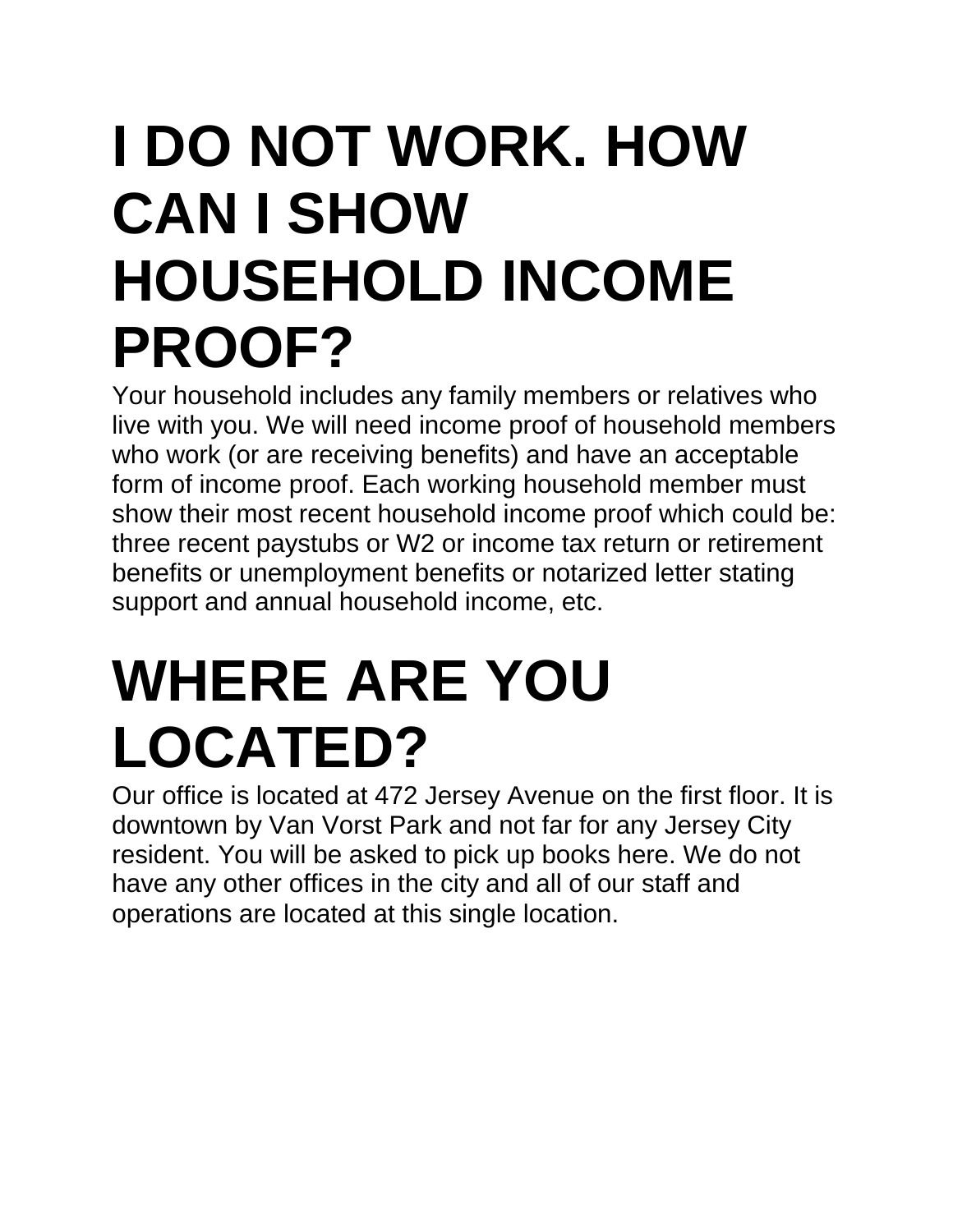### **CAN I PICK THE TIME AND LOCATION OF MY CLASSES?**

No, you may not. Students are grouped by level, and we are teaching our classes online through Skype. We only have one office location with limited staff so we are not able to spread out across the city.

#### **CAN I TAKE THE TEST FOR THE GED OR CITIZENSHIP TESTS AT THE LITERACY PROGRAM?**

No, we do not administer these tests at our office. You will have to test at an official testing center. However, we offer classes to help you succeed in passing those tests.